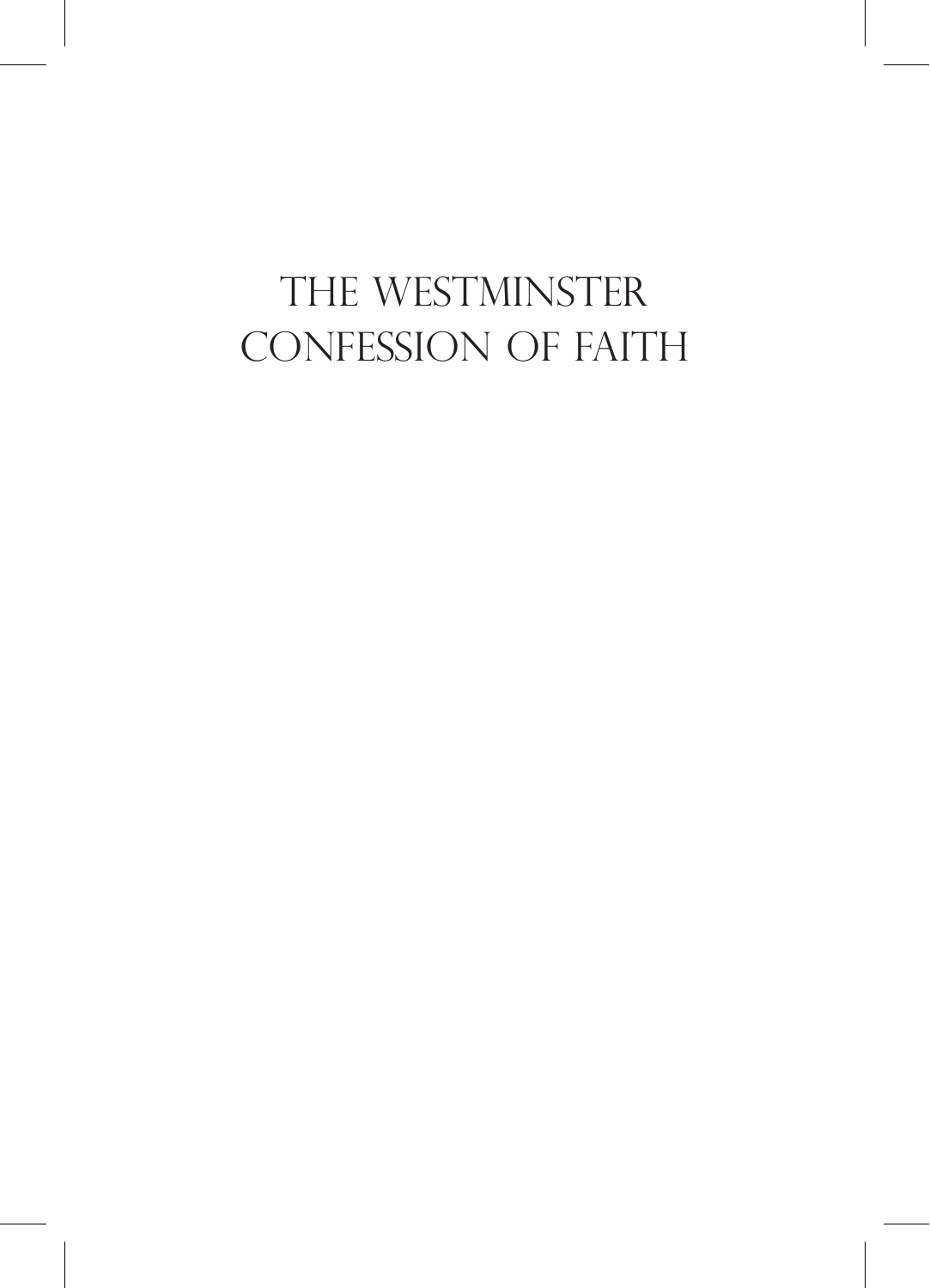# **THE** CONFESSION of faith;

**agreed upon by the Assembly of Divines at Westminster, with the assistance of Commissioners from the Church of Scotland, as part of the covenanted uniformity in Religion betwixt the Churches of Christ in the Kingdoms of Scotland, England, and Ireland.**

**Approved by the General Assembly 16 4 7, and Ratified and Established by Acts of Parliament 16 4 9 and 16 9 0 , as the PublicK and Avowed Confession of the Church of Scotland,** 

**with** 

**The Proofs from the Scripture.**

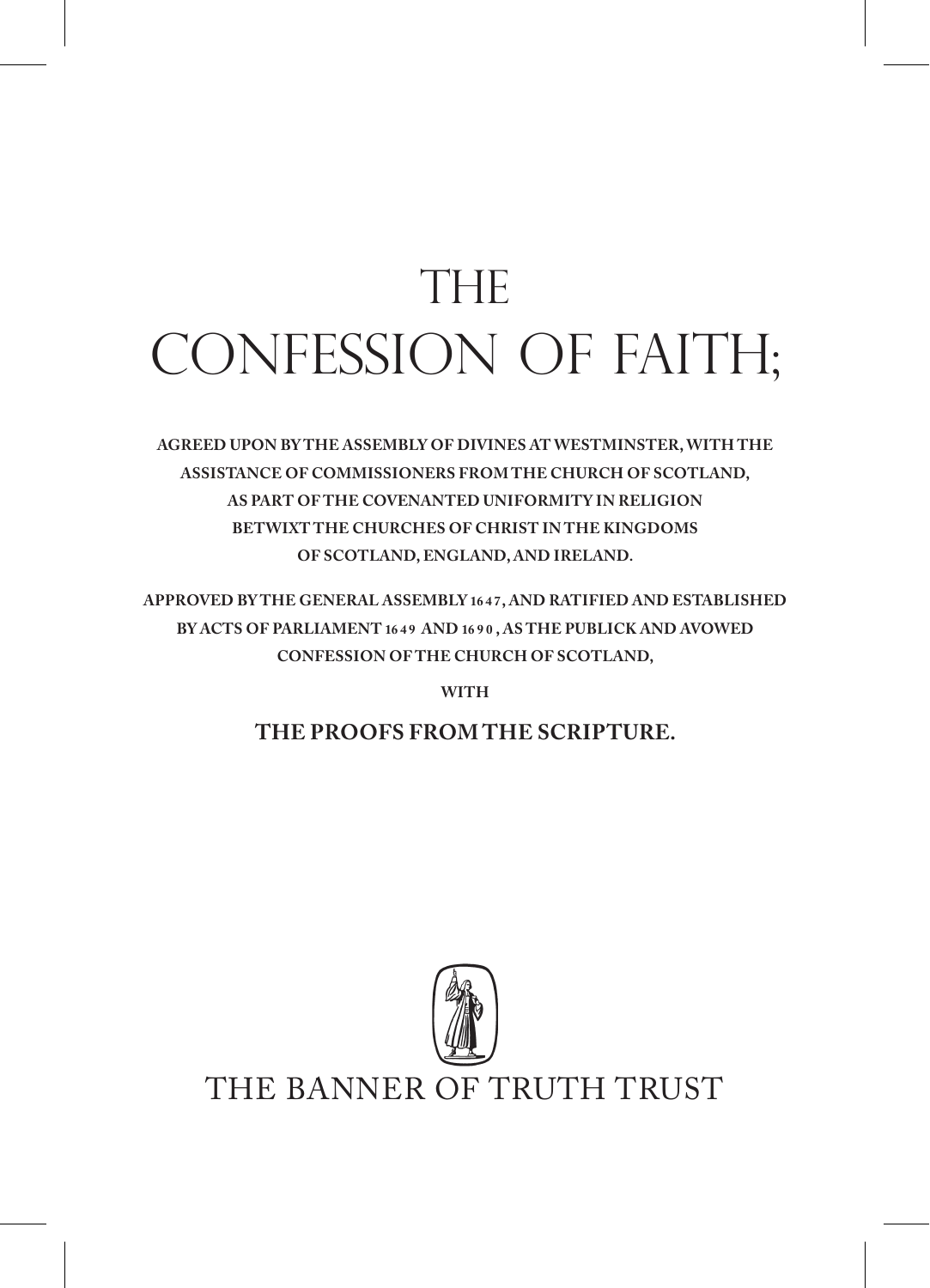#### THE BANNER OF TRUTH TRUST 3 Murrayfield Road, Edinburgh EH12 6EL, UK P.O. Box 621, Carlisle, PA 17013, USA

\*

© The Banner of Truth Trust 2012

isbn: 978 1 84871 109 9

\* Typeset in 10.5 /13.5 pt Adobe Caslon Pro at the Banner of Truth Trust, Edinburgh

> Printed in the USA by Versa Press, Inc., East Peoria, IL

This edition contains the Westminster Confession of Faith as approved by the General Assembly of the Church of Scotland 1647. It also includes Chapters 20, 23, 31, as altered, amended, and adopted as the Doctrinal Part of the Constitution of the Presbyterian Church in America, 1788. Additional footnotes have been inserted at Chapters 22.iii, 24.iv, and 25.vi, to indicate other places where the Confession has been altered in the editions adopted by the OPC and the PCA.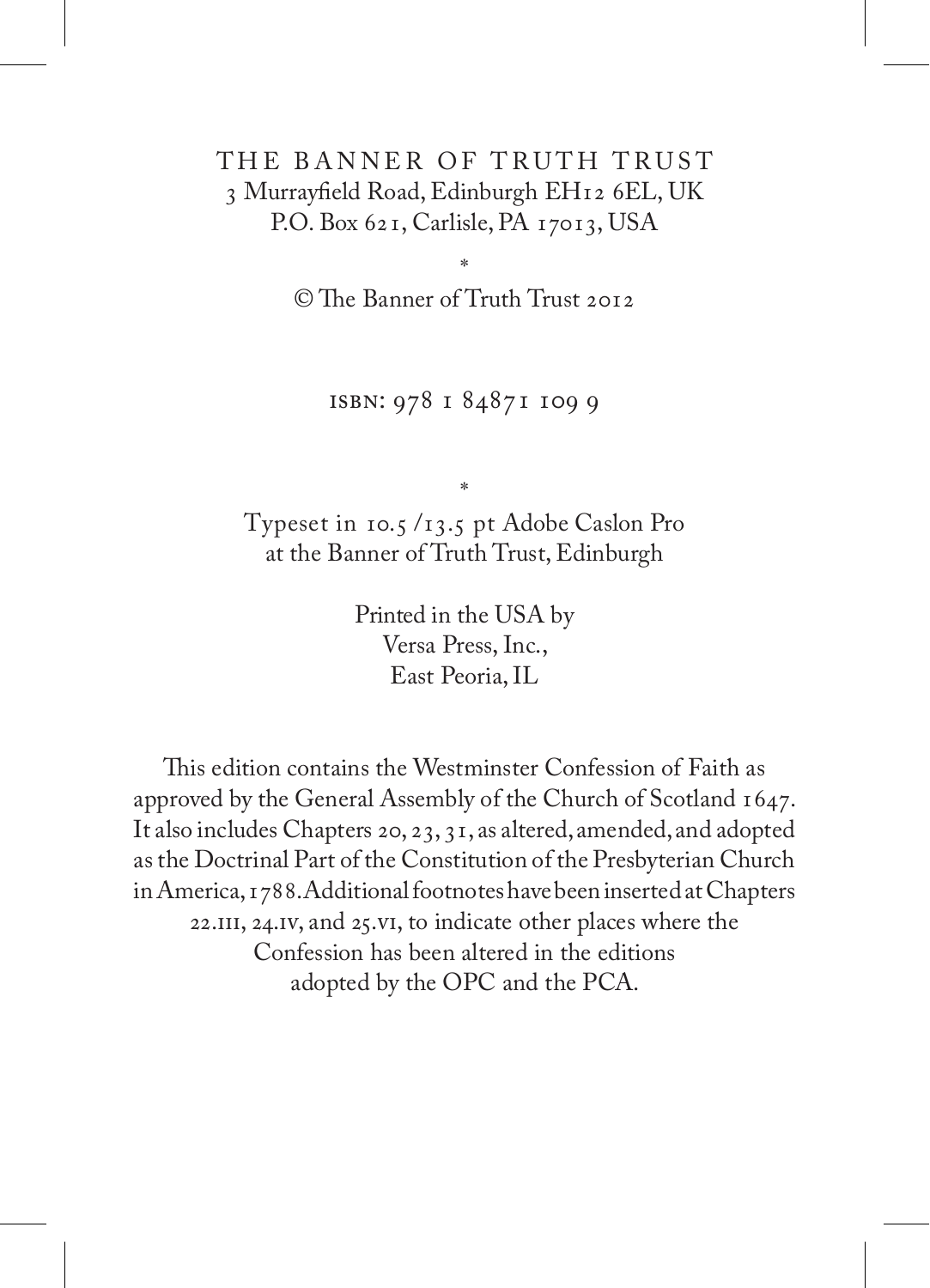#### **Introduction**

AS THE ministers and laymen named in an<br>Cordinance of the Lords and Commons of the<br>English Parliament assembled in Henry VII's Chanel English Parliament assembled in Henry VII's Chapel at Westminster Abbey on July 1, 1643 they had no idea of the worldwide significance of the work in which they were about to engage. Summoned by Parliament (contrary to King Charles I's wishes) their stated task was to bring the Church of England into closer theological and liturgical conformity to the churches of the continent of Europe and especially the Church of Scotland.

What in fact they produced—including the *Confession of Faith,* the *Larger Catechism* and the *Shorter Catechism*—would, in the event, make little impression on the Church of England. But it was destined to shape and form not only the Church of Scotland but the character of churches and the lives of countless individuals from Latin America to

The Westminster Confession[5]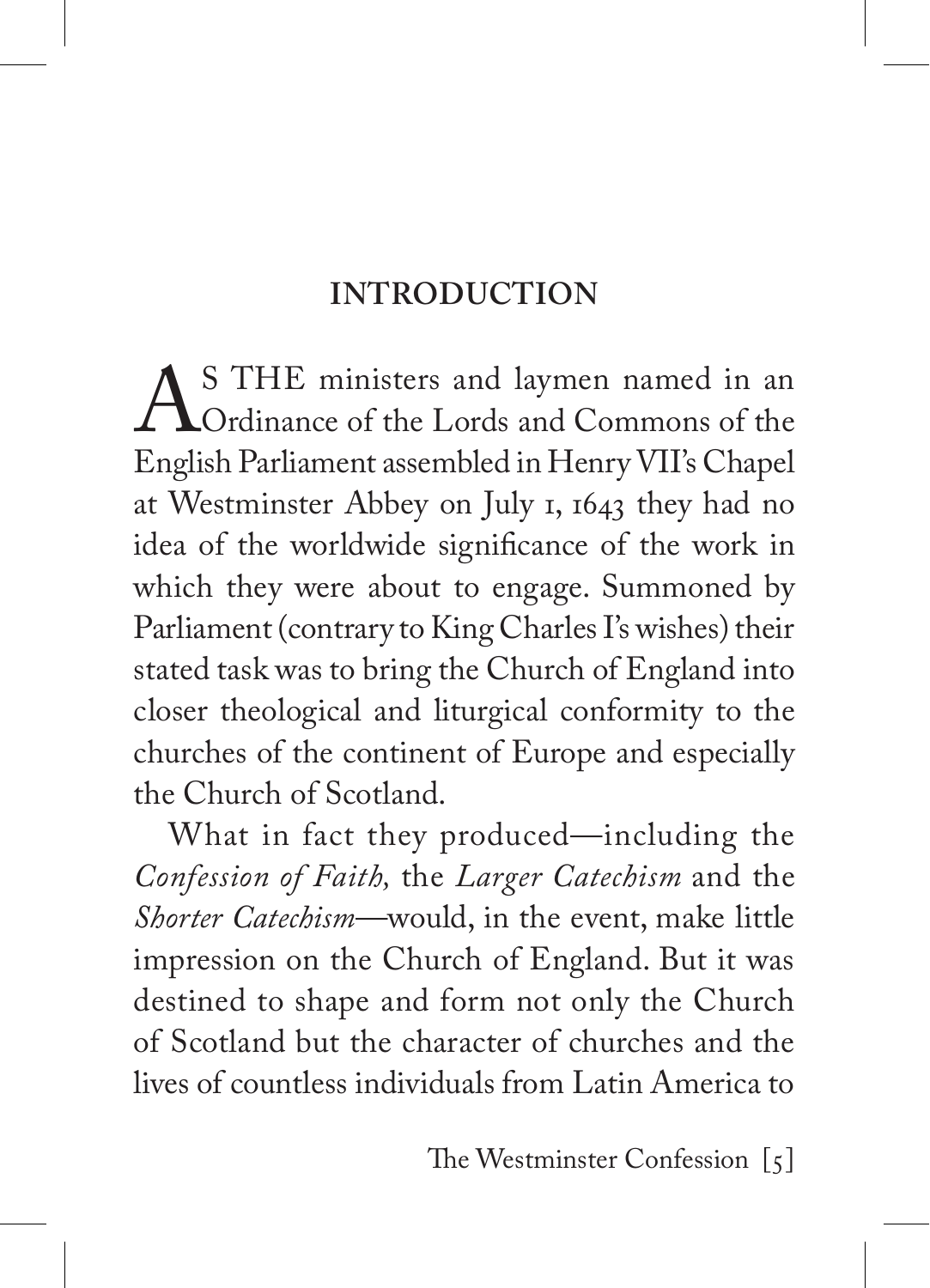South Korea and from Manhattan to Melbourne. Almost certainly—and remarkably—the influence especially of the *Confession of Faith* and the *Shorter Catechism* is more widespread and pervasive today, in the early twenty-first century, than ever before. This attractive edition of the *Confession of Faith* is a fitting commemoration of that and marks the three hundred and seventieth anniversary of the calling of the Assembly.

Few readers today would be able to guess that the *Confession* was written against a background of the musket smoke of Civil War, of King against Parliament, and simultaneously with the rise of Oliver Cromwell and his remarkable New Model Army. Yet apart from that context it would never have been written, certainly not in its present form. For the Assembly was convened essentially as a Parliamentary Advisory Commission, its members being chosen by the Parliament of England. What was in view was simply the further reformation of the English Church.

The men selected for the Assembly were a representative group: one hundred and twenty ministers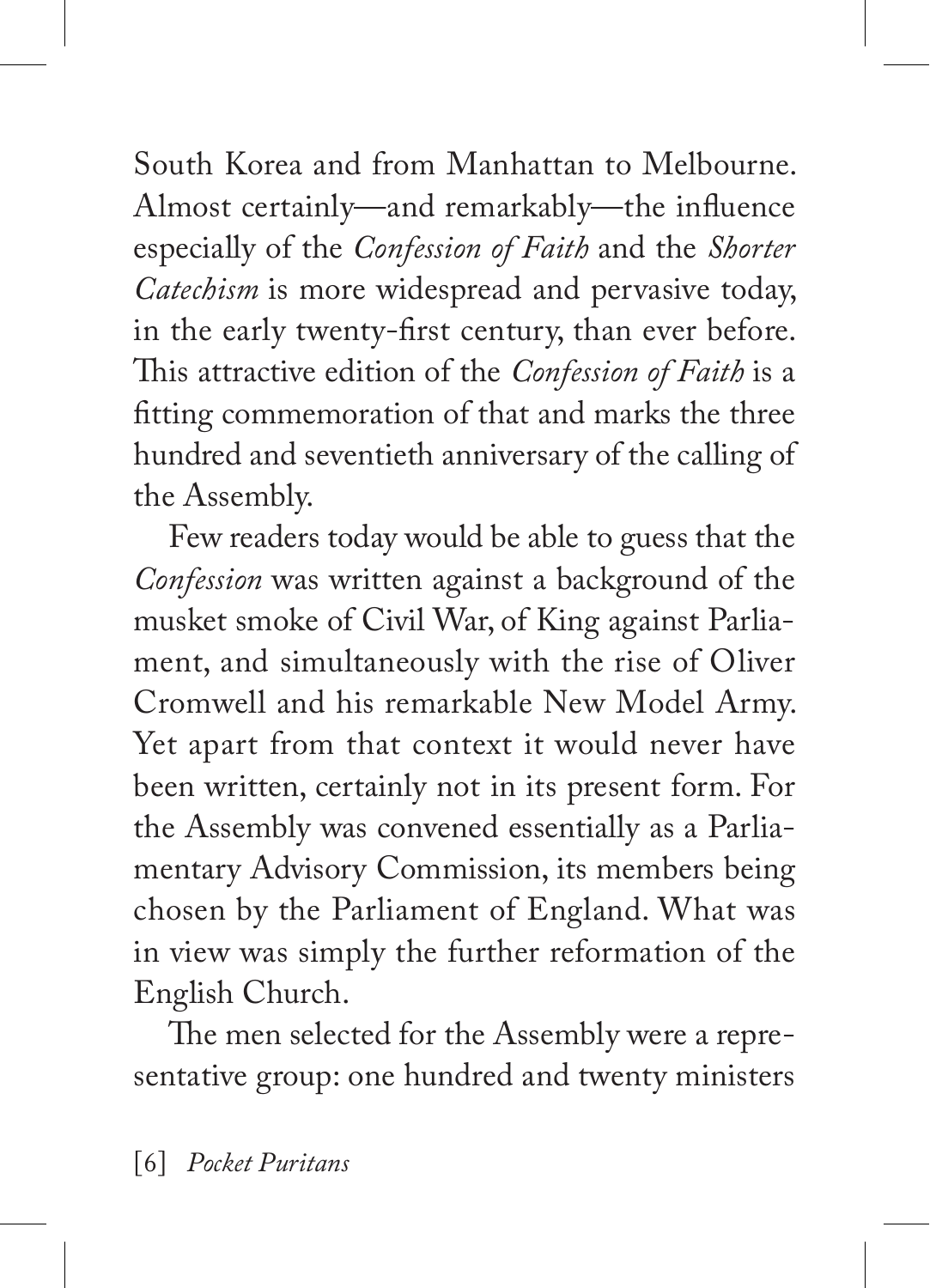('Divines') and thirty laymen, chosen in pairs from the various English counties. They were broad in their ecclesiastical orientation—Presbyterians of various stripes, Episcopalians, and Independents. They were varied too in their theological convictions. Many of them were working pastors, some of them academics. A number of them spoke frequently and were gifted in theological debate; others spoke infrequently; and some perhaps never spoke in the plenary sessions with which each day began.

Shortly after its inaugural meeting in July 1643, the Assembly set to the task of revising the *Thirty-Nine Articles* of the Church of England. Their work showed every sign of being completed well within a period of nine months or so. But the issues of the Civil War gave their task a dramatic turn.

In September 1643 the Solemn League and Covenant between England and Scotland was signed. From the English point of view it functioned as a bargaining tool to bring the Scots (and in particular their army) to the support of the parliamentary cause. From the viewpoint of the Scottish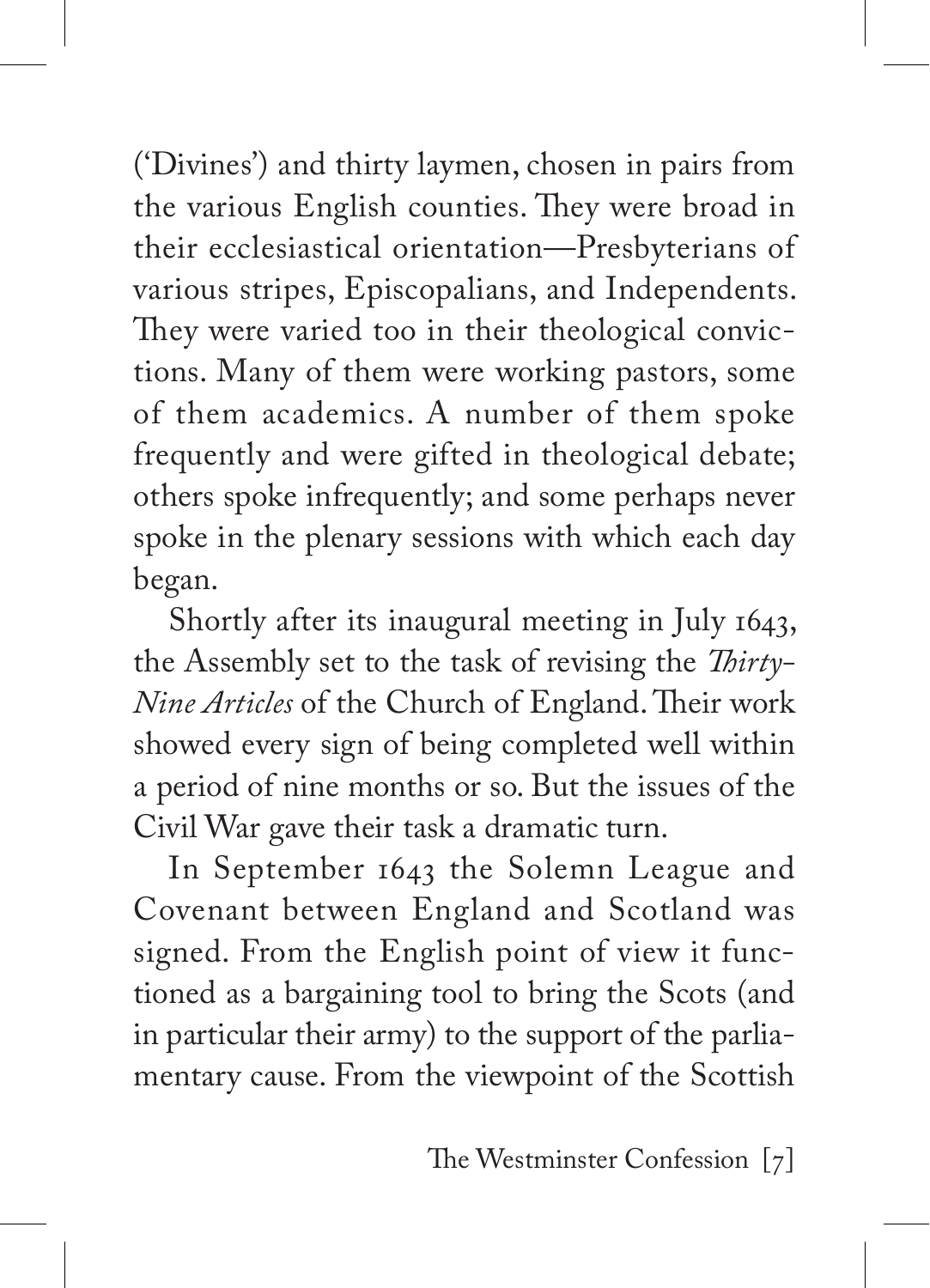Presbyterians this was an unparalleled opportunity to bring their influence to bear on the reformation of the Church of England.

Two things resulted.

The first was the radical change in direction of the Assembly's task—now what was needed was not a mere revision of the Anglican articles but a new Confession of Faith altogether.

Secondly, the new arrangement necessitated the presence of Scottish representatives at the Assembly. The Church of Scotland insisted on sending both ministers and elders—anything less would be un-Presbyterian; some of its most able ministers were deputed—Alexander Henderson, whom many thought to be the greatest man of his time; Samuel Rutherford, seraphic in correspondence and relentless in logic; the young George Gillespie, skilled debater, as well as others (thankfully including the inveterate correspondent and commentator Robert Baillie, whose *Letters and Journals* provide interesting sidelights on the events).

Shrewdly the Scots refused to become members of the Assembly and remained 'Commissioners'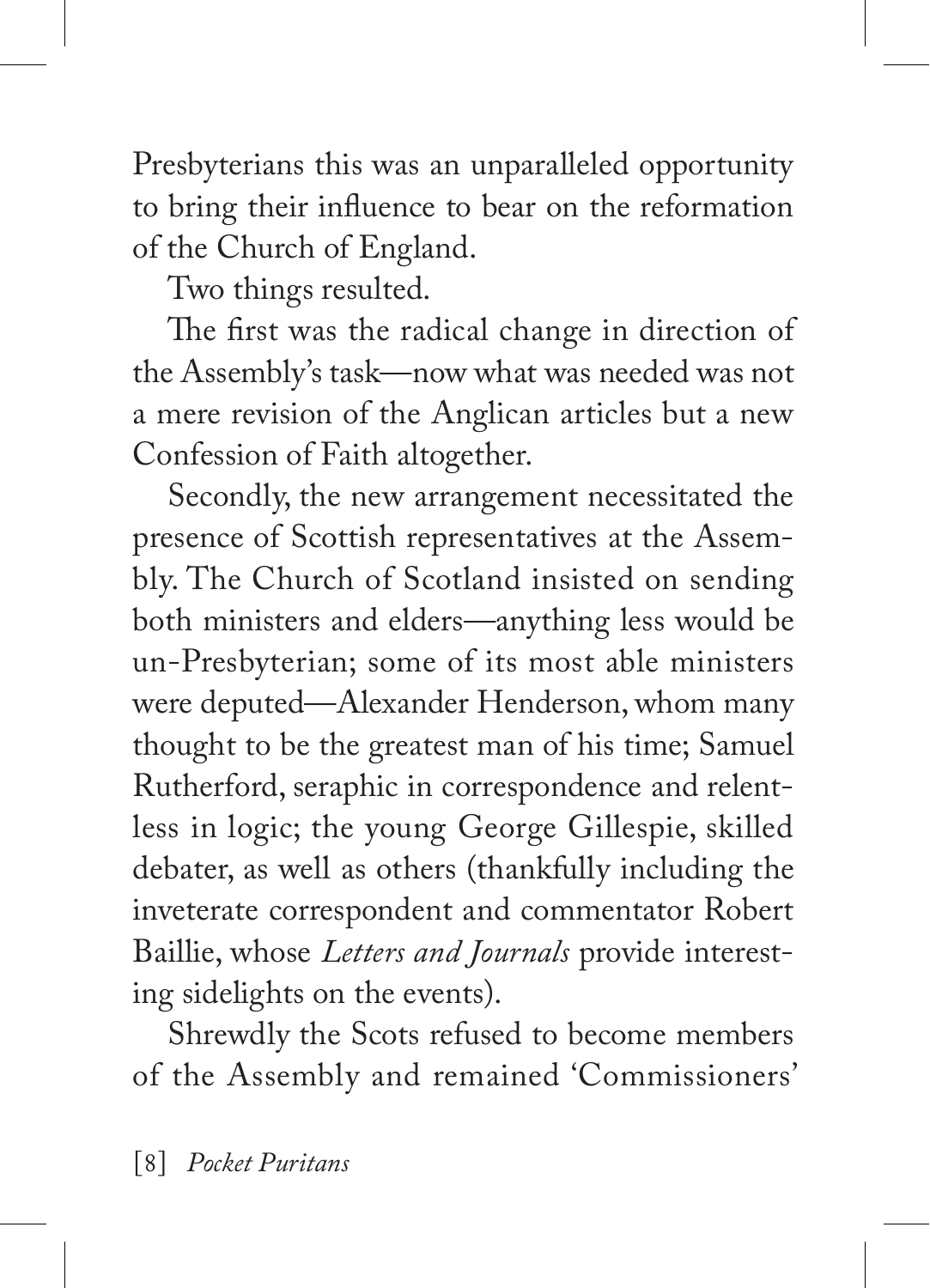from their Church, thus virtually insuring that they would function as an informal committee with veto powers. After all, the documents produced by the Assembly now needed to be acceptable to the Scots. How little they could have imagined the fruit that would be borne from their journeys south to London (on one occasion the military situation required that they sail to London, and apologizing for their late arrival they cited the fact that they had to sail *via* the continent in order to arrive at all!). Nor could they have imagined that when the General Assembly of the Church of Scotland approved the *Confession of Faith* in 1647, a chain of influence was established that would transform it into the internationally influential document it became.

But what of the *Confession* itself?

Theologically it gives expression to what we might call 'Catholic Calvinism'.

It is 'Catholic' (literally meaning 'throughout the whole world') in the sense that it stands on the shoulders of the great Creeds of the Christian Church. Its expositions of the doctrine of the Trinity and the two natures of Christ are simply echoes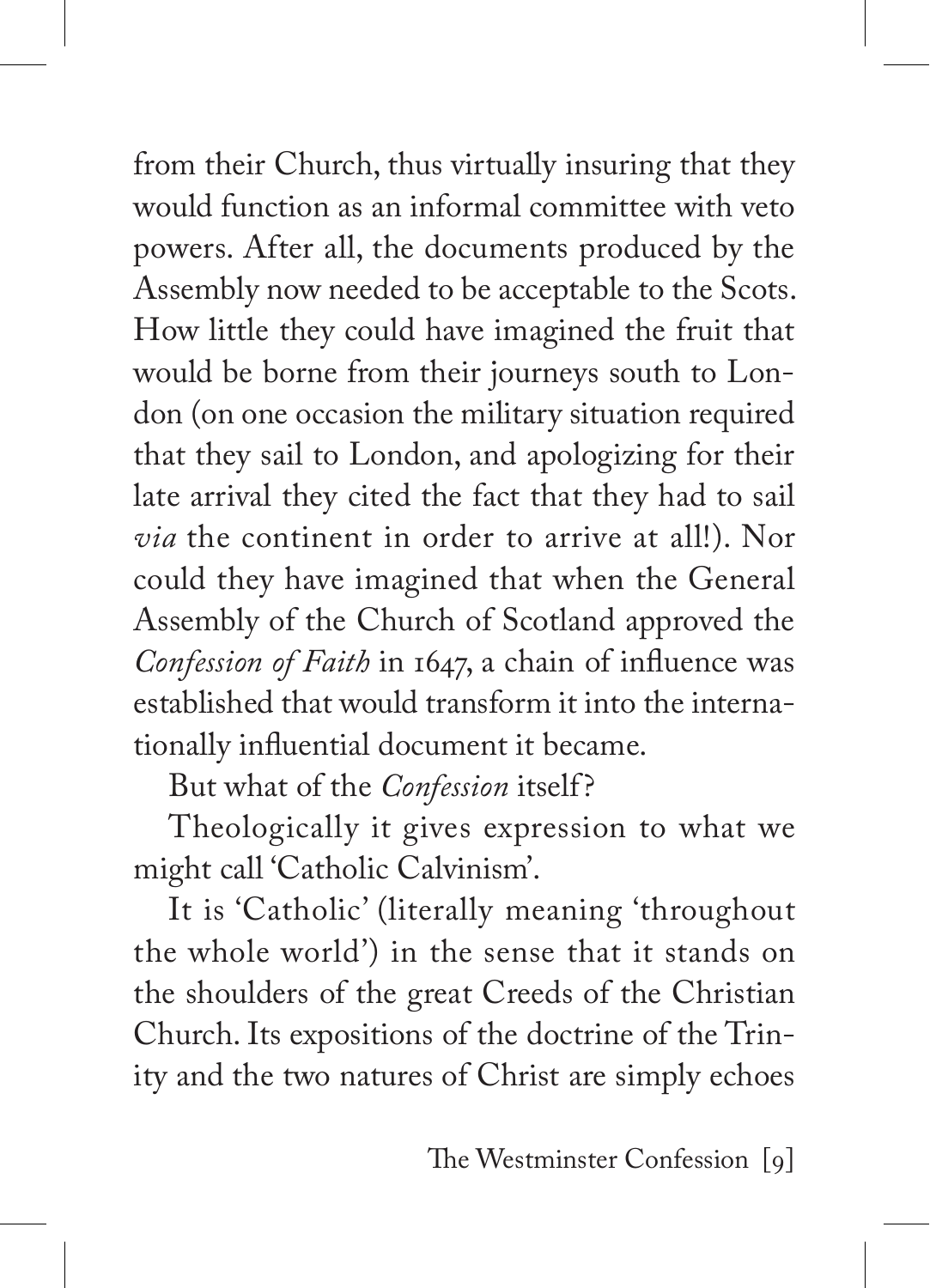of the Apostles' and Nicene-Constantinopolitan Creeds and the Formula of Chalcedon.

It is 'Calvinism' in the sense that it finds its roots in and is influenced by the kind of biblical and theological perspective expressed in Calvin's *Institutes of the Christian Religion*. In this context the *Confession's*  soteriology (its understanding of the way of salvation and the nature of the Christian life) is deeply rooted in Christ; salvation is seen as a gift from God that becomes ours through faith in Christ and leads to a life devoted to the glory of God. Indeed in some areas (assurance for example) where the *Confession* has been accused of differing from Calvin it is not difficult to demonstrate how much it actually echoes the truths he had discovered by his careful exposition of Scripture.

It is important to remember who the authors of the *Confession of Faith* were. Some of them were distinguished academics of various disciplines. But most of the members of the Assembly were working pastors, or theologians who believed that the goal of theology is practical—to enable us to live well for God's glory. Among them were great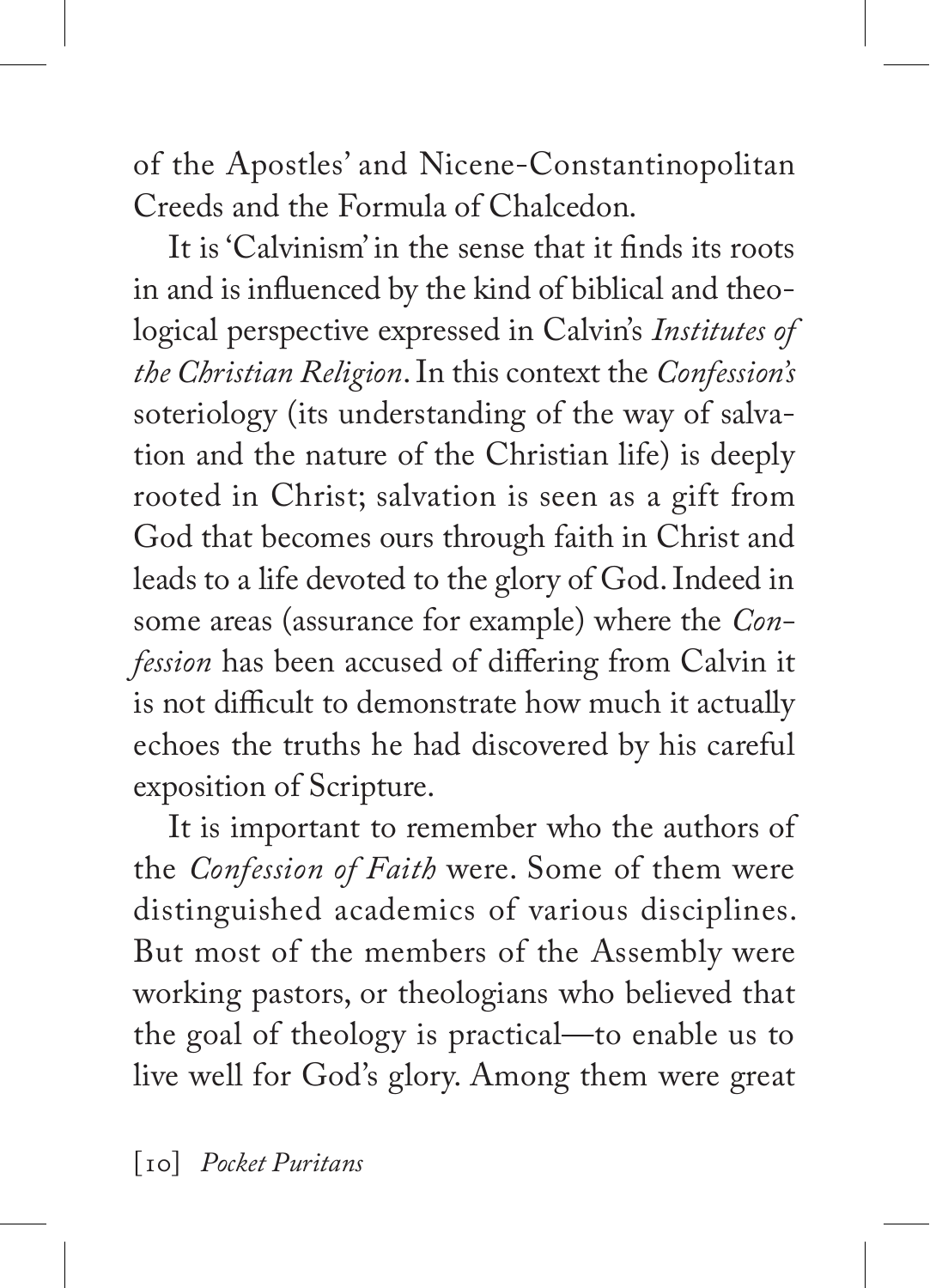preachers, such as Stephen Marshall, able theologians like William Twisse the Prolocutor (Chairman), men like Thomas Goodwin whose works will surely endure as long as there is a Christian Church, and others like the brilliant Catechist Herbert Palmer.

Their work, then, is not—nor was it intended to be—a heady academic theological treatise. It is a guidebook to the doctrines of the Christian faith written for ordinary Christians. Like Paul its authors believed that it is through the renewing of the mind that the transformation of our lives takes place. Read it from this perspective and you will soon discover that the *Confession* is a thesaurus of deep pastoral wisdom. Its chapters on Providence, Sanctification, Adoption, Assurance, for example, mark it out as a valuable manual for all kinds of pastoral situations.

This edition of the *Confession of Faith* is what our forefathers would have called a *'Vade Mecum'* literally a 'Go with me'—a book small enough to take anywhere, but substantial enough to be useful everywhere. Study its contents well and frequently, memorize some of its statements, reflect on the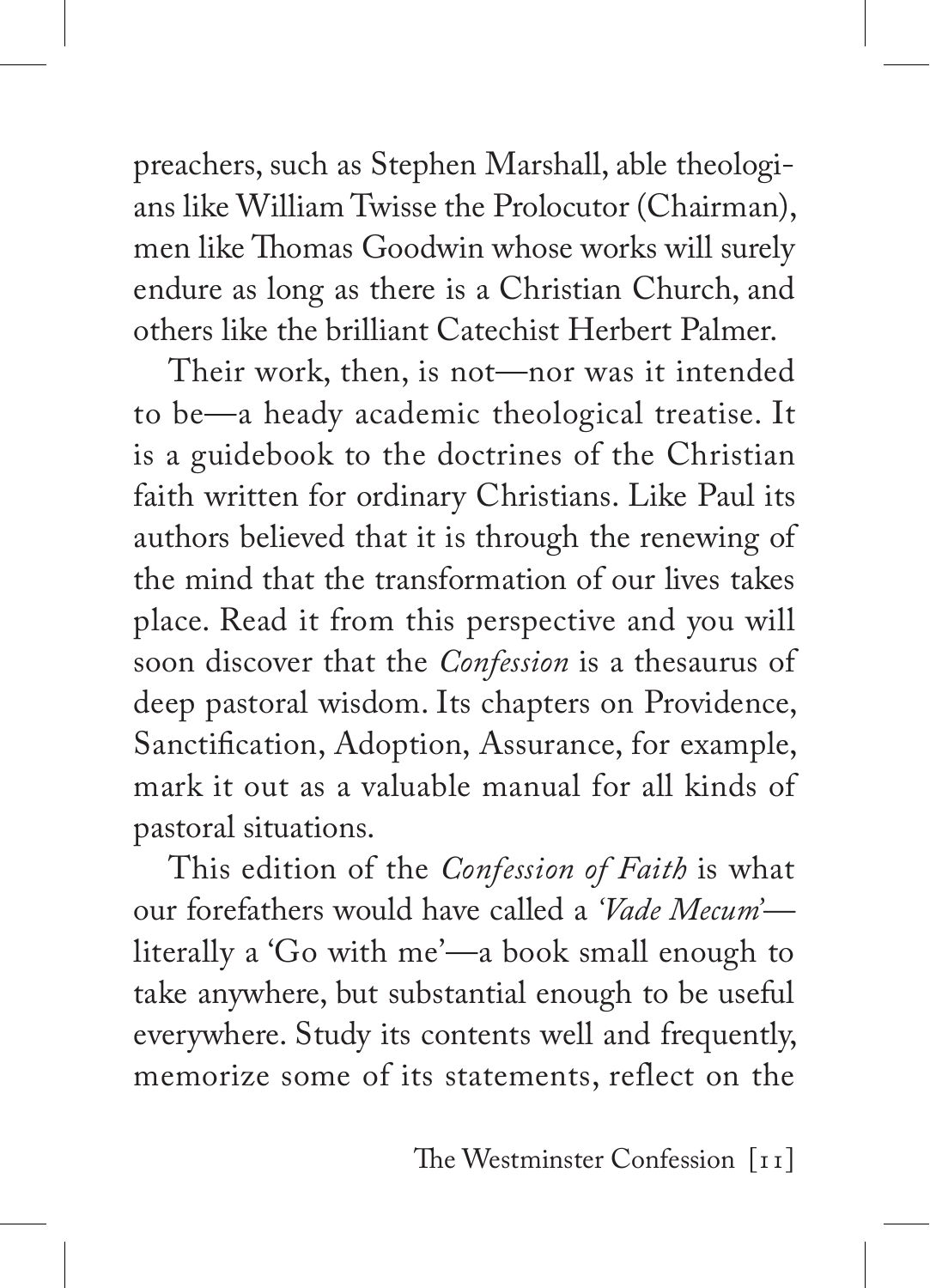multitude of ways its teaching transforms your thinking and your living, and you will surely agree. Use it frequently and it may well be that, of all documents of its size outside of the apostolic writings, the *Confession of Faith* may become the book you treasure most. The truth the *Confession* expresses has the power to shape your thinking; its teaching will both stretch and clarify your understanding. In addition—and best of all—the pastoral wisdom of the *Confession of Faith* will help you to live the Christian life with the perspective magnificently expressed in the answer to the first question of the *Shorter Catechism* that accompanied it— glorifying God and enjoying him for ever.

The *Confession of Faith* has, from time to time, undergone various revisions. It would be impractical and make for an unattractive publication to attempt to include all of these revisions. But while this edition reproduces the text of 1647 its practical usefulness has been enhanced by providing the three major 'American Revisions' of 1788 (see Chapters 20, 23, and 31). All of these deal with the relationship between church and state. Additionally, footnotes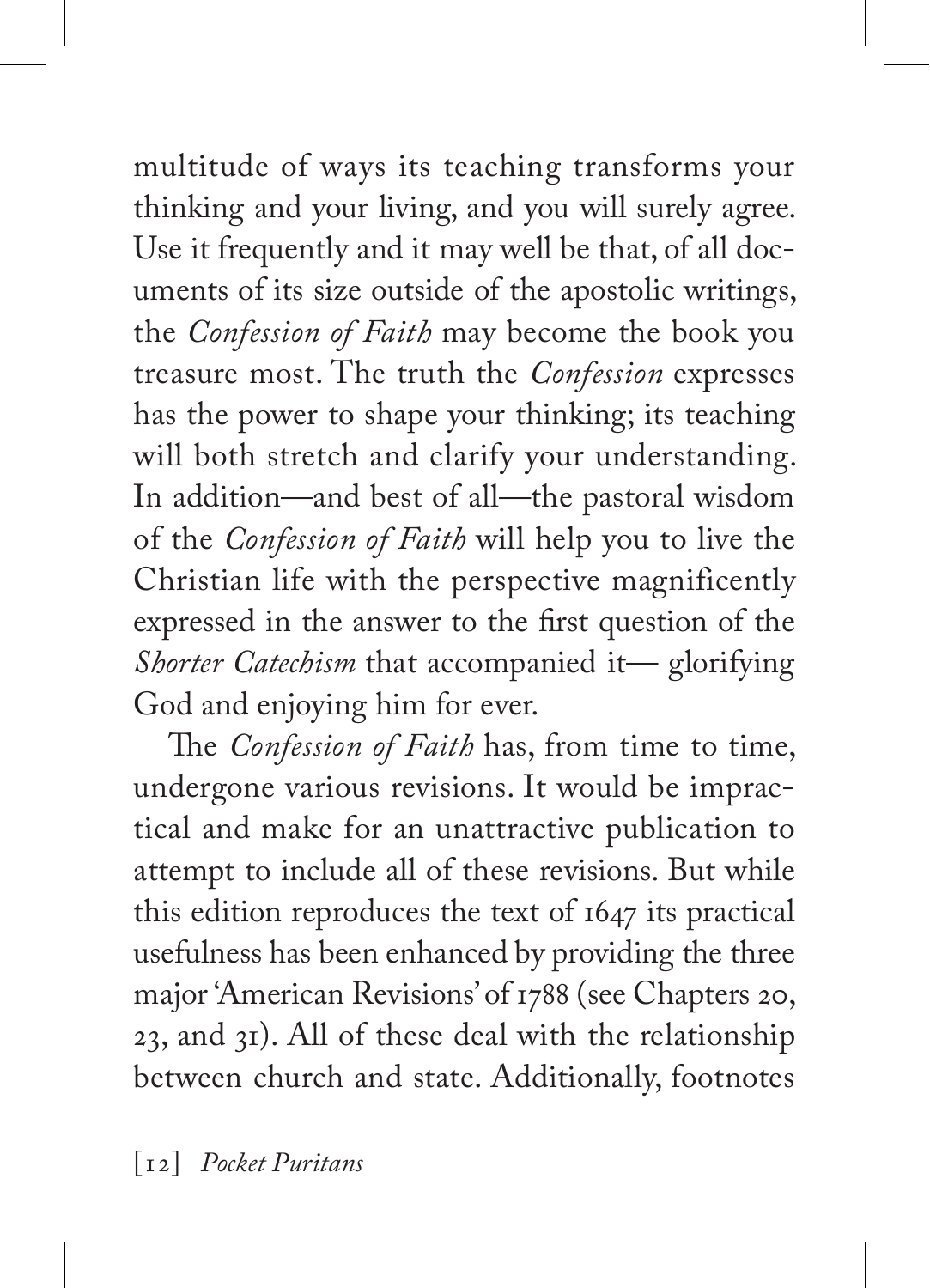have been inserted at Chapters 22.III, 24.IV, and 25.vi, to indicate the other places where the Confession has been altered, albeit in more minor matters. In this way members of the Orthodox Presbyterian Church (OPC) and the Presbyterian Church in America (PCA) will find here the text of the Confession adopted by their own denominations.

> Sinclair B. Ferguson Columbia South Carolina USA July 2012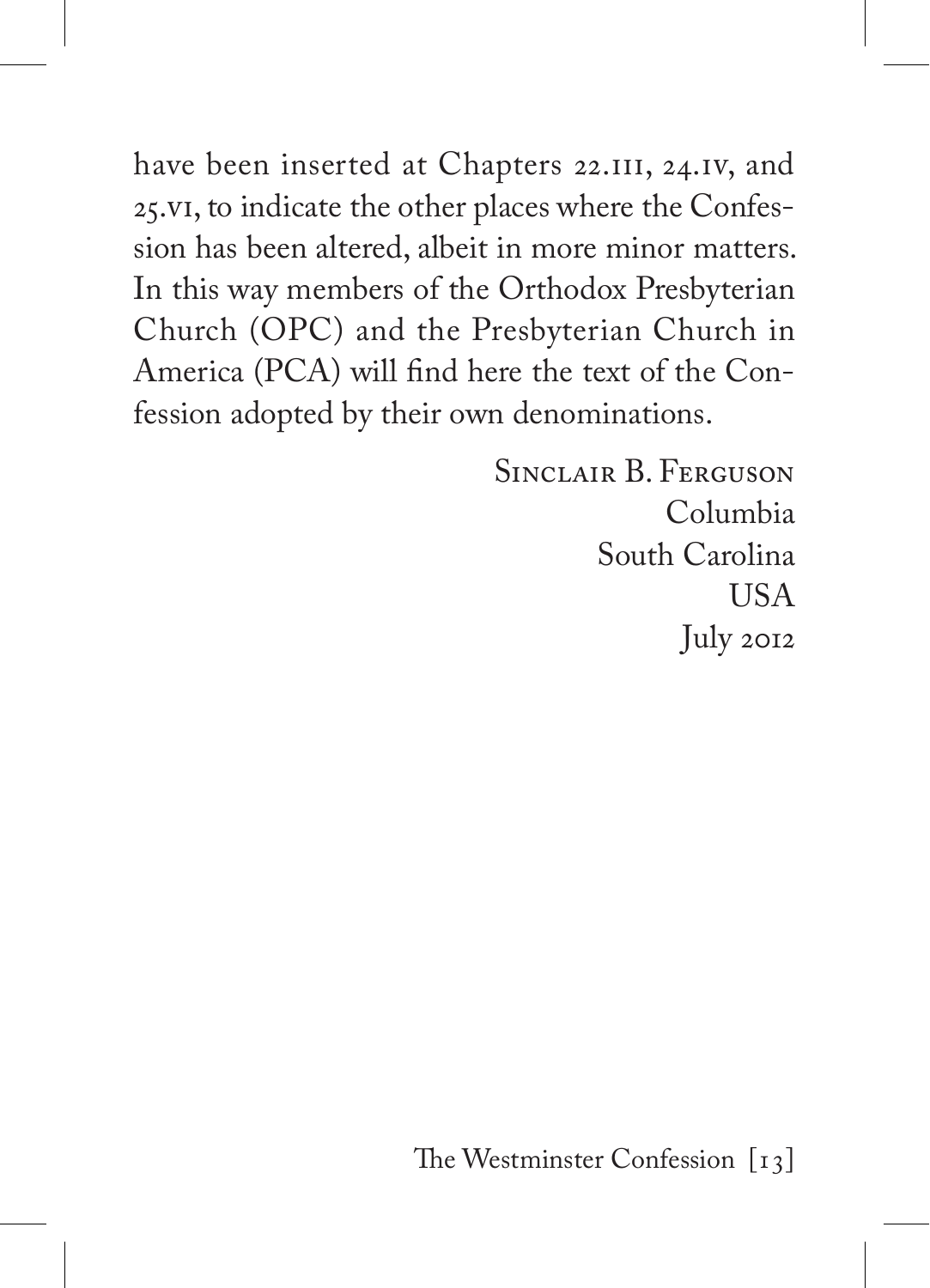### **The Contents of the Chapters in the Confession of Faith**

| 1. Of the Holy Scripture           | 17 |
|------------------------------------|----|
| 2. Of God, and of the Holy Trinity | 24 |
| 3. Of God's Eternal Decree         | 27 |
| 4. Of Creation                     | 3I |
| 5. Of Providence                   | 33 |
| 6. Of the Fall of Man, of Sin,     |    |
| and of the Punishment thereof      | 37 |
| 7. Of God's Covenant with Man      | 40 |
| 8. Of Christ the Mediator          | 44 |
| 9. Of Free-Will                    | 50 |
| 10. Of Effectual Calling           | 52 |
| II. Of Justification               | 55 |
| 12. Of Adoption                    | 59 |
| 13. Of Sanctification              | 60 |
| 14. Of Saving Faith                | 62 |
| 15. Of Repentance unto Life        | 64 |
| 16. Of Good Works                  | 67 |
|                                    |    |

The Westminster Confession[15]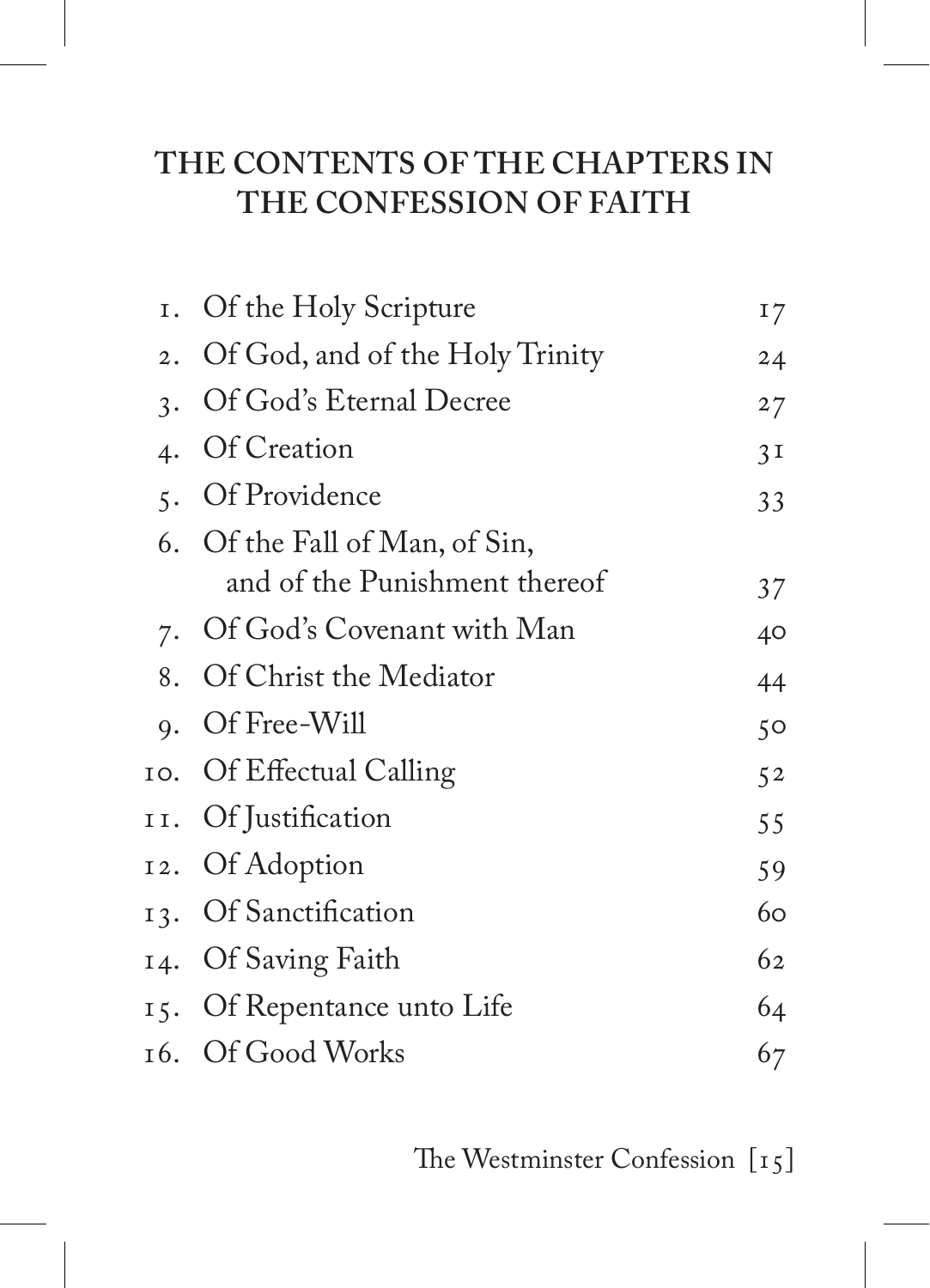| 17 Of the Perseverance of the Saints                                        | 72         |
|-----------------------------------------------------------------------------|------------|
| 18 Of the Assurance of Grace and Salvation                                  | 74         |
| 19. Of the Law of God                                                       | 78         |
| 20. Of Christian Liberty,<br>and Liberty of Conscience                      | 83         |
| 21. Of Religious Worship,<br>and the Sabbath Day                            | 9 I        |
| 22. Of Lawful Oaths and Vows                                                | 97         |
| 23. Of the Civil Magistrate                                                 | IOI        |
| 24. Of Marriage and Divorce                                                 | 108        |
| 25. Of the Church                                                           | III        |
| 26. Of Communion of Saints                                                  | II4        |
| Of the Sacraments                                                           | 116        |
| Of Baptism                                                                  | 118        |
| 29. Of the Lord's Supper                                                    | <b>I2I</b> |
| 30. Of Church Censures                                                      | 126        |
| 31. Of Synods and Councils                                                  | 128        |
| 32. Of the State of Men after Death,<br>and of the Resurrection of the Dead | 133        |
| 33. Of the Last Judgment                                                    | 135        |
|                                                                             |            |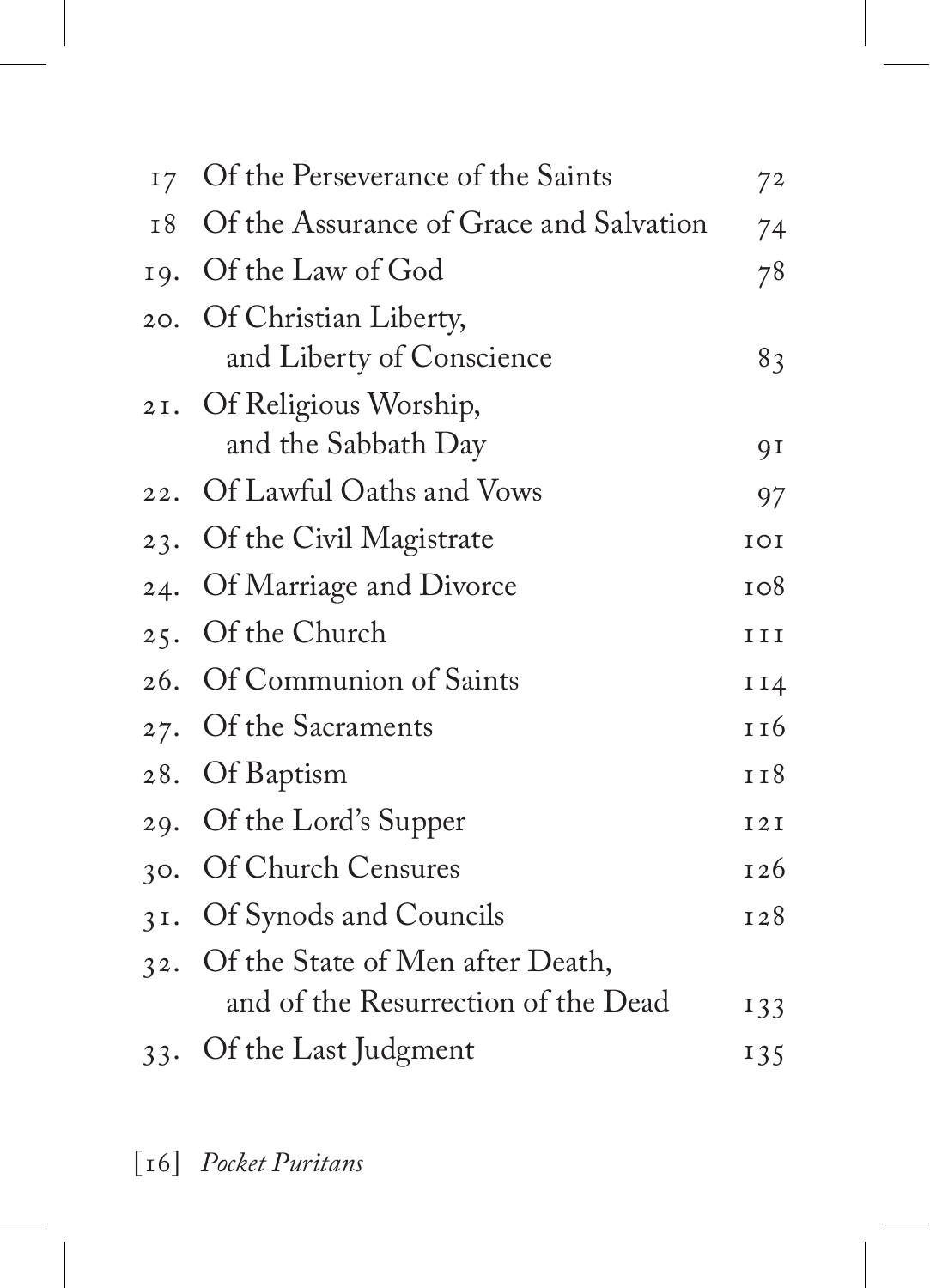## the wESTMINSTER CONFESSION OF FAITH

#### **Chapter 1** *Of the Holy Scripture.*

ALTHOUGH the light of nature, and the works<br>the goodness wisdom and power of God as to leave the goodness, wisdom, and power of God, as to leave men unexcusable;<sup>1</sup> yet are they not sufficient to give that knowledge of God, and of His will, which is necessary unto salvation.2 Therefore it pleased the Lord, at sundry times, and in divers manners, to reveal Himself, and to declare that His will unto His Church;3 and afterwards, for the better preserving and propagating of the truth, and for the more sure establishment and comfort of the church against the corruption of the flesh, and the malice of Satan and of the world, to commit the same wholly unto writing:4 which maketh the Holy Scripture to be most necessary;5 those former ways of God's revealing His will unto His people being now ceased.<sup>6</sup>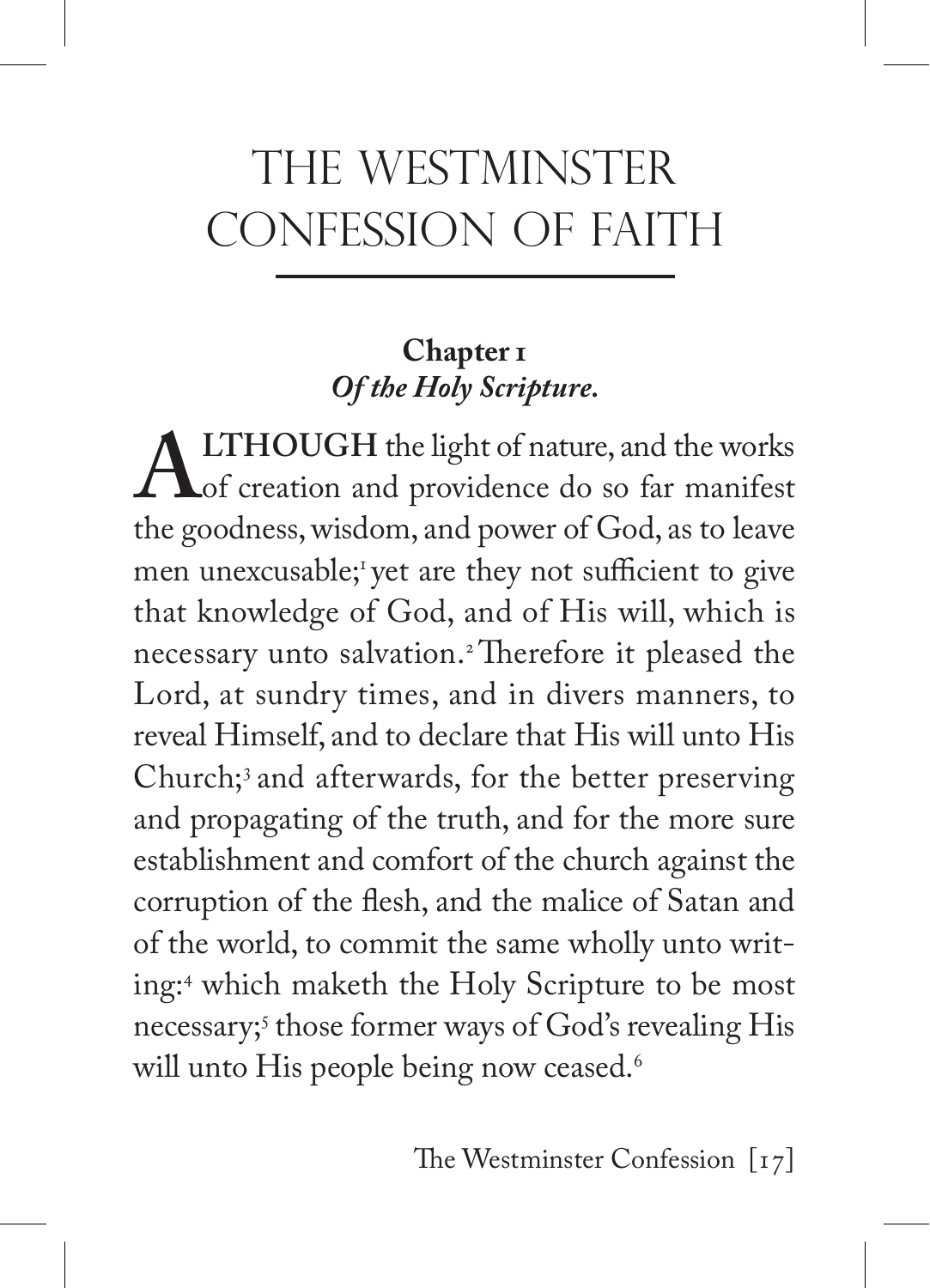<sup>11</sup>*1 John* 2:20,27; *John* 16:13,14; *1 Cor.* 2:10,11,12; *Isa.* 59:21.

**VI.** The whole counsel of God concerning all things necessary for His own glory, man's salvation, faith and life, is either expressly set down in Scripture, or by good and necessary consequence may be deduced from Scripture: unto which nothing at any time is to be added, whether by new revelations of the Spirit or traditions of men.<sup>12</sup> Nevertheless, we acknowledge the inward illumination of the Spirit of God to be necessary for the saving understanding of such things as are revealed in the Word:<sup>13</sup> and that there are some circumstances concerning the worship of God, and government of the Church, common to human actions and societies, which are to be ordered by the light of nature, and Christian prudence, according to the general rules of the Word, which are always to be observed.<sup>14</sup>

<sup>12</sup>*2 Tim.* 3:15,16,17; *Gal*. 1:8,9; *2 Thess.* 2:2.

<sup>13</sup> *John* 6:45; *1 Cor.* 2:9-12. 14 *1 Cor.* 11:13,14; *1 Cor.* 14:26,40.

**VII.** All things in Scripture are not alike plain in themselves, nor alike clear unto all:<sup>15</sup> yet those things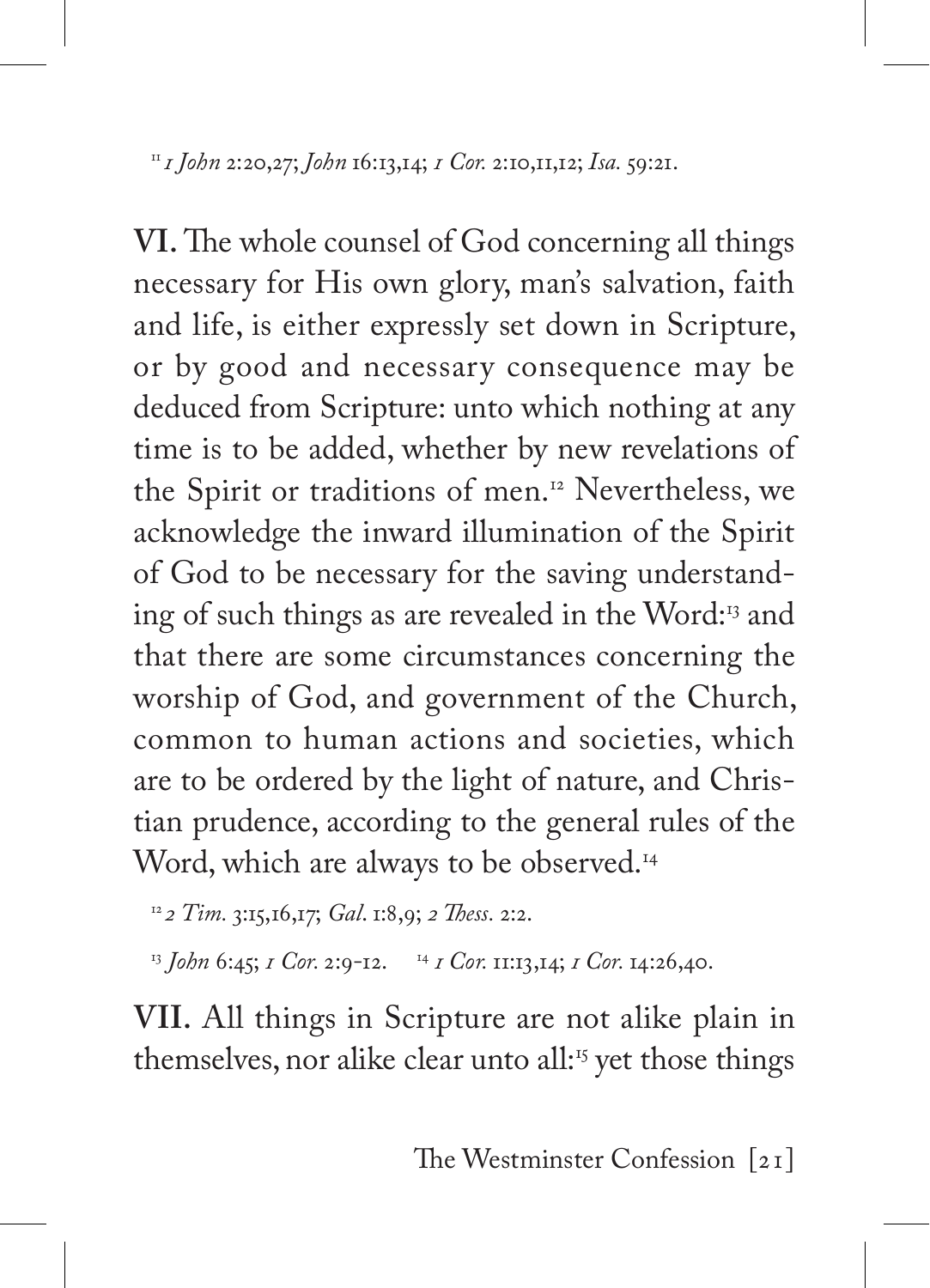which are necessary to be known, believed, and observed, for salvation, are so clearly propounded, and opened in some place of Scripture or other, that not only the learned, but the unlearned, in a due use of the ordinary means, may attain unto a sufficient understanding of them.<sup>16</sup>

<sup>15</sup> *2 Pet*. 3:16. 16 *Psa*. 119:105,130.

**VIII.** The Old Testament in Hebrew (which was the native language of the people of God of old), and the New Testament in Greek (which, at the time of the writing of it, was most generally known to the nations), being immediately inspired by God, and, by His singular care and providence, kept pure in all ages, are therefore authentical; $\frac{1}{7}$  so as, in all controversies of religion, the Church is finally to appeal unto them.18 But, because these original tongues are not known to all the people of God, who have right unto, and interest in the Scriptures, and are commanded, in the fear of God, to read and search them, $19$  therefore they are to be translated into the vulgar language of every nation unto which they

[22] *Pocket Puritans*